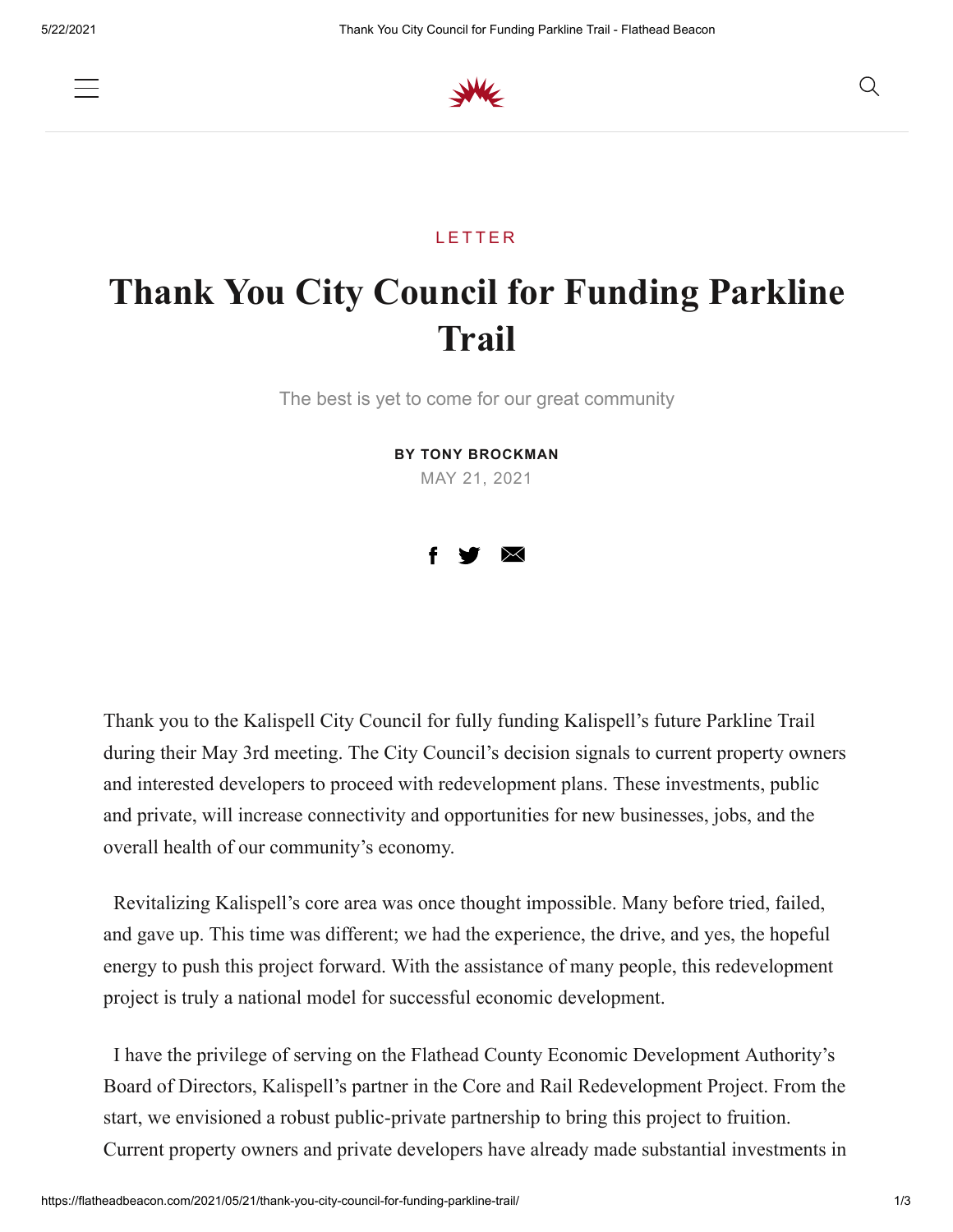the core area in preparation for future opportunities. Soon enough, residents and visitors alike will enjoy a stroll through our community's center, no doubt on their way to a restaurant, shopping, or meet friends for a craft beer.

 Thanks again to the Kalispell City Council for remaining committed to this transformational project. Your decision will pay dividends for generations to come. The best is yet to come for our great community.

*Tony Brockman Kalispell*

## **Stay Connected with the Daily Roundup.**

Sign up for our newsletter and get the best of the Beacon delivered every day to your inbox.

Email

Join



https://flatheadbeacon.com/2021/05/21/thank-you-city-council-for-funding-parkline-trail/ 2/3